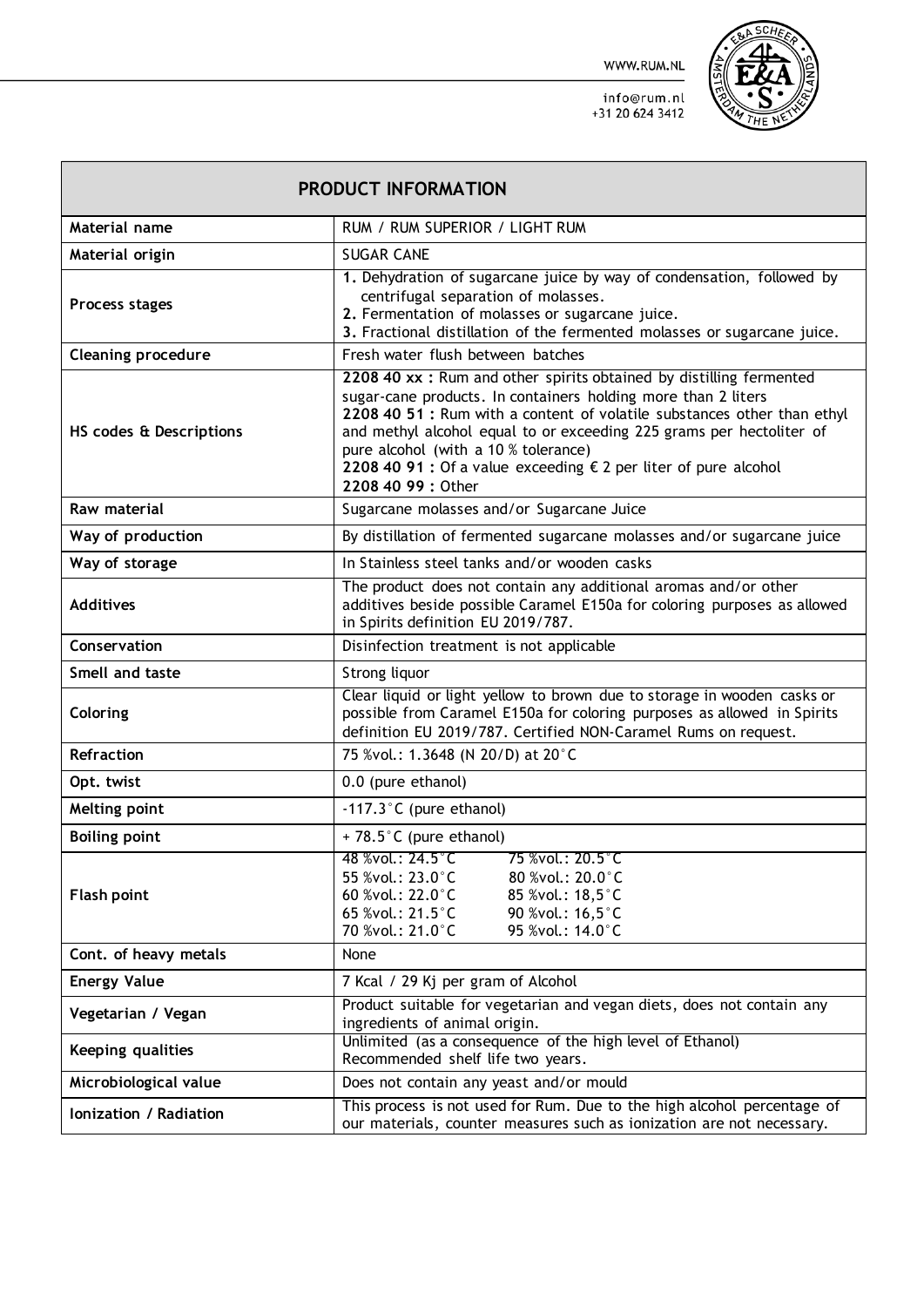### **SUPPLIERS DECLARATION OF CONFORMITY**

Herewith we declare that all the rums we represent are being produced in conformity to the regulations as laid down in the **EU-council Regulation no. EU 2019/787** of the 17 th of April 2019, Annex II, Article 1 of that regulation gives the definition for rum. The description states the way in which rum is being produced, also stipulating the raw material for the product.

### **SUPPLIERS DECLARATION NO PRESENCE OF GMO**

To our best knowledge gene manipulation as outlined in **EU-council Regulation no. 1829/2003** is not being used in the agricultural sector from where the raw material for rum derives: the sugar cane cultivation. Neither do we have any indication that gene manipulated micro organisms are being used in the yeast cultures for the alcoholic fermentation in the course of rum production.

As specialized wholesale dealers, we are alert on any unnatural manipulation, unconventional production procedures and/or illegal methods where it concerns the production and treatment of rum. Our supply chain has been examined and questioned on GMO presence for all the products we source.

Should circumstances change to an effect that might result in possible GMO presence in the future we will inform you of relevant changes for the products that you source from us.

### **QUALITY STATEMENT**

E&A Scheer is a unique and specialised company with a long history dedicated to trading alcoholic distillates in bulk. We are specialised first and foremost in sugarcane distillates as Rum, Batavia Arrack and Cachaça.

Other distillates are offered to our clients as service items on request. The company is active in several quite different business-to-business markets world-wide. Our focus is on the import, blending and trade of bulk products only, no bottled goods. E&A Scheer concentrates on the sales of products that are adapted to meet customers' wishes.

For these operations, E&A Scheer has a blending and storage warehouse facility dedicated to sugar cane distillates only, a Commercial department and a Quality Department.

Signed for the above statements, E&A Scheer BV

Vh

C.E. Vlierboom CRO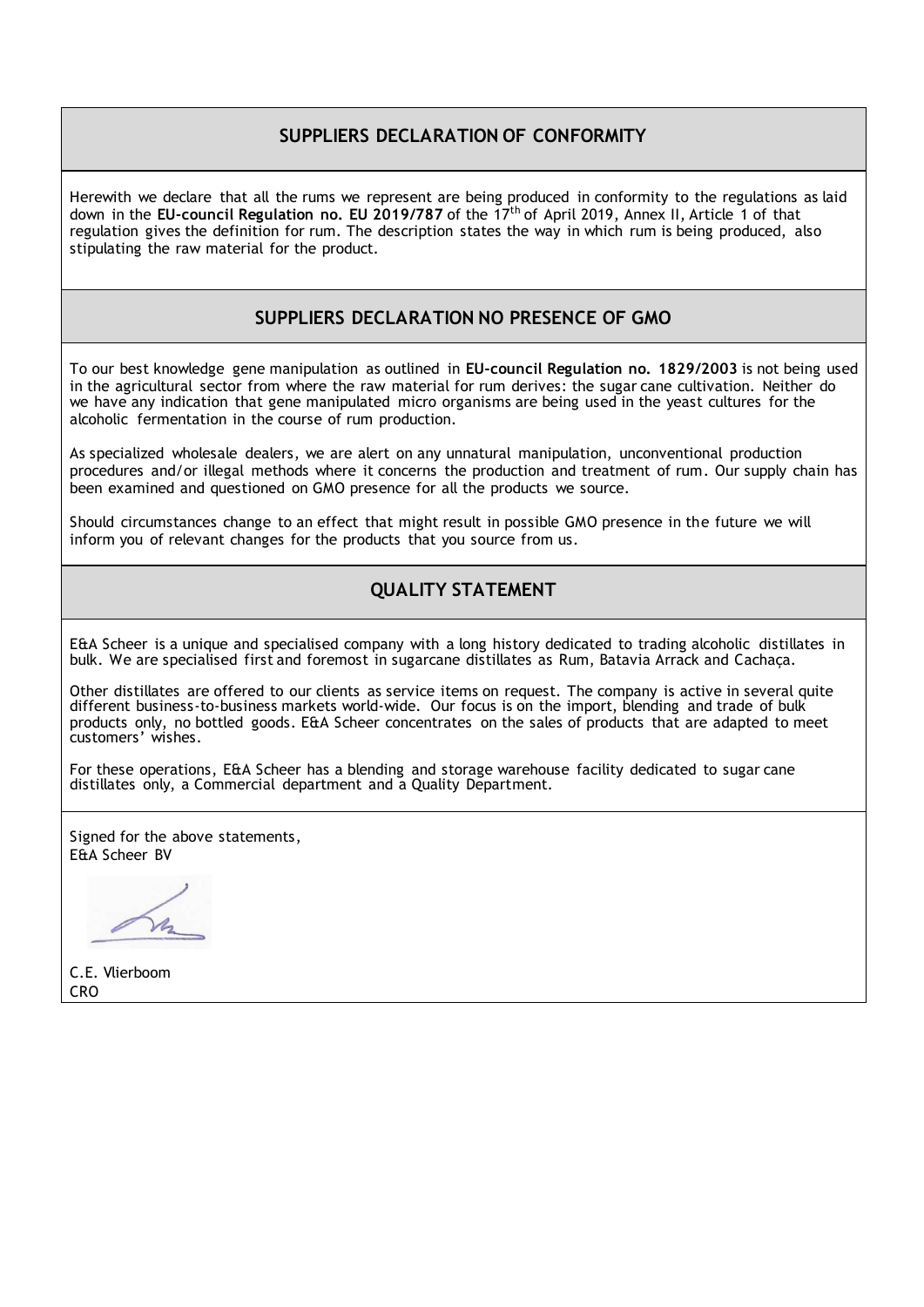### **KOSHER INFORMATION**

Herewith we declare that all the Sugar Cane distillate products we blend and trade are being produced in compliance with Kosher directions on feedstock.

| Material name               | RUM / RUM SUPERIOR / LIGHT RUM                                                                                                                                                                                                          |
|-----------------------------|-----------------------------------------------------------------------------------------------------------------------------------------------------------------------------------------------------------------------------------------|
| Material origin             | <b>SUGAR CANE</b>                                                                                                                                                                                                                       |
| Process stage               | 1. Dehydration of sugarcane juice by way of condensation,<br>followed by centrifugal separation of molasses<br>2. Natural fermentation of molasses<br>3. Fractional distillation of the wash (fermented molasses or<br>sugarcane juice) |
| <b>Plant dedication</b>     | None                                                                                                                                                                                                                                    |
| <b>Plant predestination</b> | Non-animal derived materials only                                                                                                                                                                                                       |
| <b>Cleaning procedure</b>   | Fresh water flush between batches                                                                                                                                                                                                       |

### **KOSHER LETTER OF RABBINATE**

 $\begin{tabular}{c} VAN DER BOECHORSTSTRAAT 26\\ \hline \textbf{RO} ROM AM 500K 7967\\ \textbf{1008} AM AM 5081DRO 0\\ \textbf{TELEPOON (0031) 020 - 301 8490}\\ \textbf{FAX (0031) 020 - 301 8491}\\ \textbf{FAX (0301) 020 - 301 8491}\\ \textbf{www.kosher@nik.nl}\\ \textbf{www.kosherholdand} \\ \end{tabular}$ 

הרבנות הראשית לנעדרלאנד

Amsterdam, 13 IJAR 5773<br>23.04.2013

TO WHOM IT MAY CONCERN

This is to certify that we checked the following products by

E & A SCHEER B V AMSTERDAM HOLLAND

RUM and ARAK

These products are <u>PARVE</u> and <u>subject</u> to a kosher certificate on behalf of our office. The Chief Rabbinate of Holland only guarantees the kashrut of the above mentioned products if each delivery is accompanied by a kos

THIS LETTER OF INTENT IS NOT A KOSHER CERTIFICATE.

KOSHER CERTIFICATES ARE ONLY GIVEN FOR **KOSHER DELIVERIES.** 

E MATE ON SURVEY OF A Chief Rabbinate of Holland Cemping Rabbi E.M. Maarsen Step Pler 850 Jk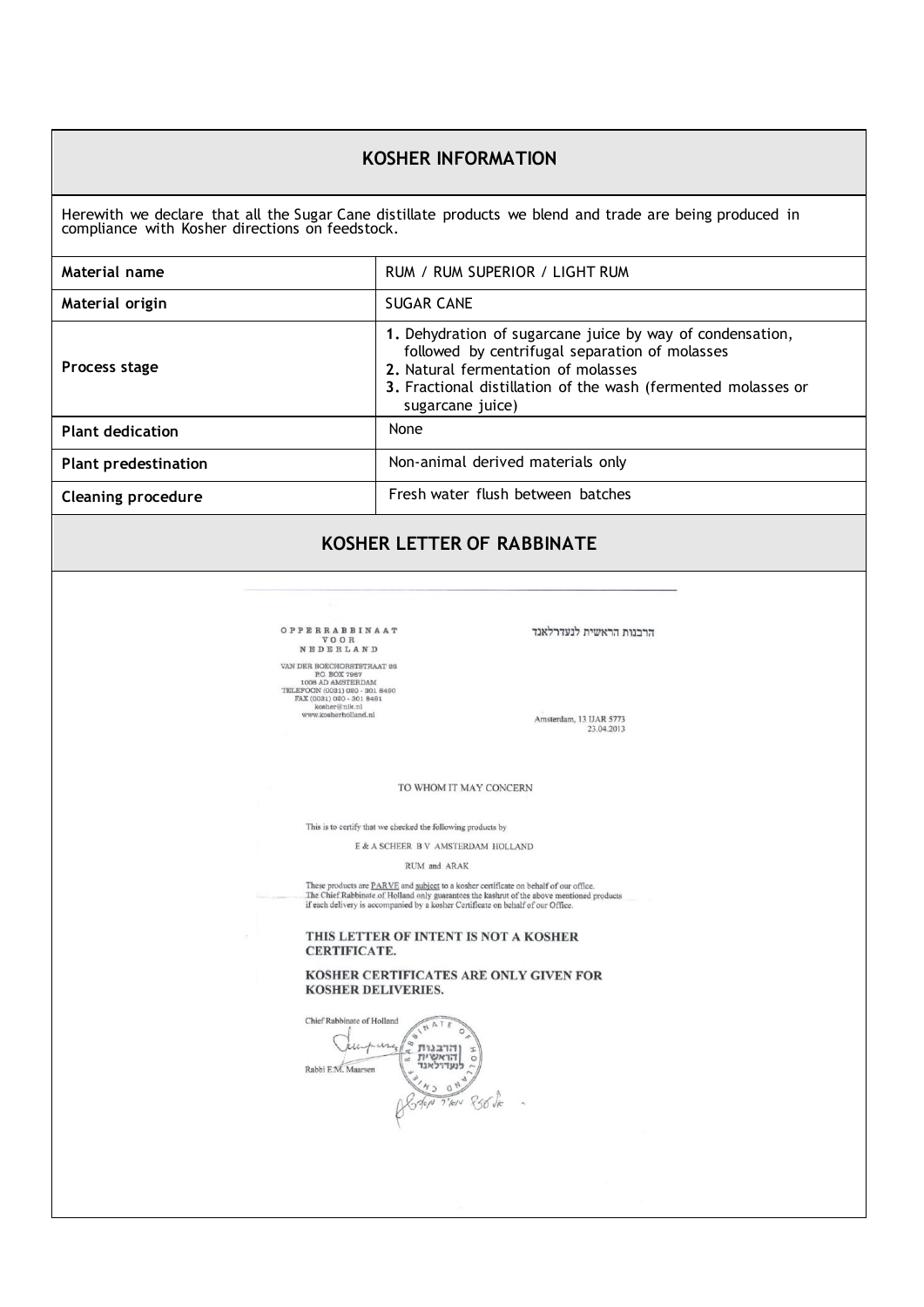## **QUALITY STATEMENT**

The operations of E&A Scheer have been certified in December 2019 according to ISO 9001:2015 by TÜV, a copy of the certificate no. 26369-2.1 is included in this document.

The E&A Scheer quality handbook and organisation are available for external Audits by clients on request.

# **COPY OF QUALITY CERTIFICATE**

|                                                                                                           |                                                     |                                                                                                                                                      | <b>TUV</b> NEDERLY                                                                                                                                 |     |
|-----------------------------------------------------------------------------------------------------------|-----------------------------------------------------|------------------------------------------------------------------------------------------------------------------------------------------------------|----------------------------------------------------------------------------------------------------------------------------------------------------|-----|
|                                                                                                           |                                                     |                                                                                                                                                      |                                                                                                                                                    |     |
|                                                                                                           |                                                     | E. & A. Scheer B.V.                                                                                                                                  |                                                                                                                                                    |     |
|                                                                                                           |                                                     | Amsterdam                                                                                                                                            |                                                                                                                                                    |     |
|                                                                                                           |                                                     | The quality management system of E. & A. Scheer B.V. and the application thereof complies with the<br>requirements as stipulated in the standard:    |                                                                                                                                                    |     |
|                                                                                                           |                                                     | NEN-EN-ISO 9001:2015                                                                                                                                 |                                                                                                                                                    |     |
|                                                                                                           |                                                     | Evaluation of the quality management system took place in accordance with TÜV Nederland's<br>certification regulations for the field of application: |                                                                                                                                                    |     |
|                                                                                                           |                                                     | Developing, blending and trading of alcoholic sugarcane distillates in bulk.                                                                         |                                                                                                                                                    |     |
|                                                                                                           |                                                     | This certification is subject to annual evaluation by TÜV Nederland.                                                                                 |                                                                                                                                                    |     |
|                                                                                                           |                                                     | A list of sites in the appendix is part of this certificate.                                                                                         |                                                                                                                                                    |     |
| Registration number:<br>Start date certificate:<br>Certificate valid until:<br>Date of first certificate: | 26369-2.1<br>17-12-2019<br>17-12-2022<br>17-12-2013 | Managing Director<br>Mr. E.W.A.C. Franken                                                                                                            | <b>TUV Nederland</b><br>Ekkersrijt 4401<br>5692 DL Son en Breugel<br>The Netherlands<br>$T: +31(0)499 - 339500$<br>E: info@tuv.nl<br>W: www.tuv.ml |     |
|                                                                                                           |                                                     | <u>Rais</u><br>MGMT, SYS.<br>Rva C 029                                                                                                               | TJV.<br>SD 901                                                                                                                                     |     |
|                                                                                                           |                                                     |                                                                                                                                                      |                                                                                                                                                    | 1/2 |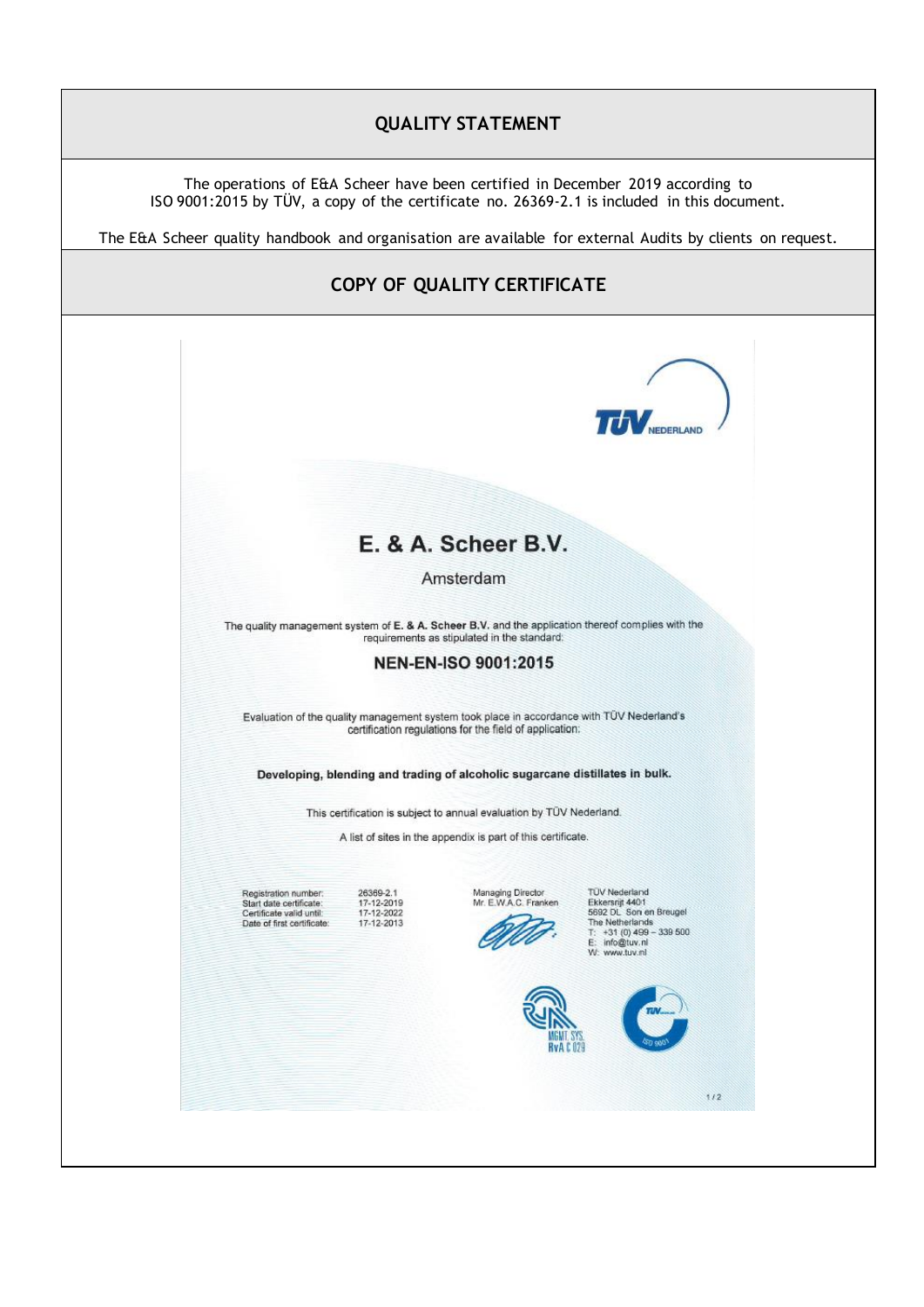

TÜV Nederland confirms that

certificate number 26369-2.1 with a start date of 17-12-2019 applies to the following sites:

E. & A. Scheer B.V. Herengracht 316. 1016 CD Amsterdam

E. & A. Scheer B.V.<br>Deccaweg 20-22, 1042 AD Amsterdam

Appendix to the certificate with registration number: 26369-2.1

Registration number:<br>Start date certificate:<br>Certificate valid until:<br>Date of first certificate:

26369-2.1<br>17-12-2019<br>17-12-2022<br>17-12-2013

Managing Director<br>Mr. E.W.A.C. Franken Z,

TÚV Nederland<br>Ekkersrijt 4401<br>5692 DL. Son en Breugel<br>Tr. +31 (0) 499 – 339 500<br>E: info@tuv.nt<br>W: www.tuv.nt





 $\frac{2}{2}$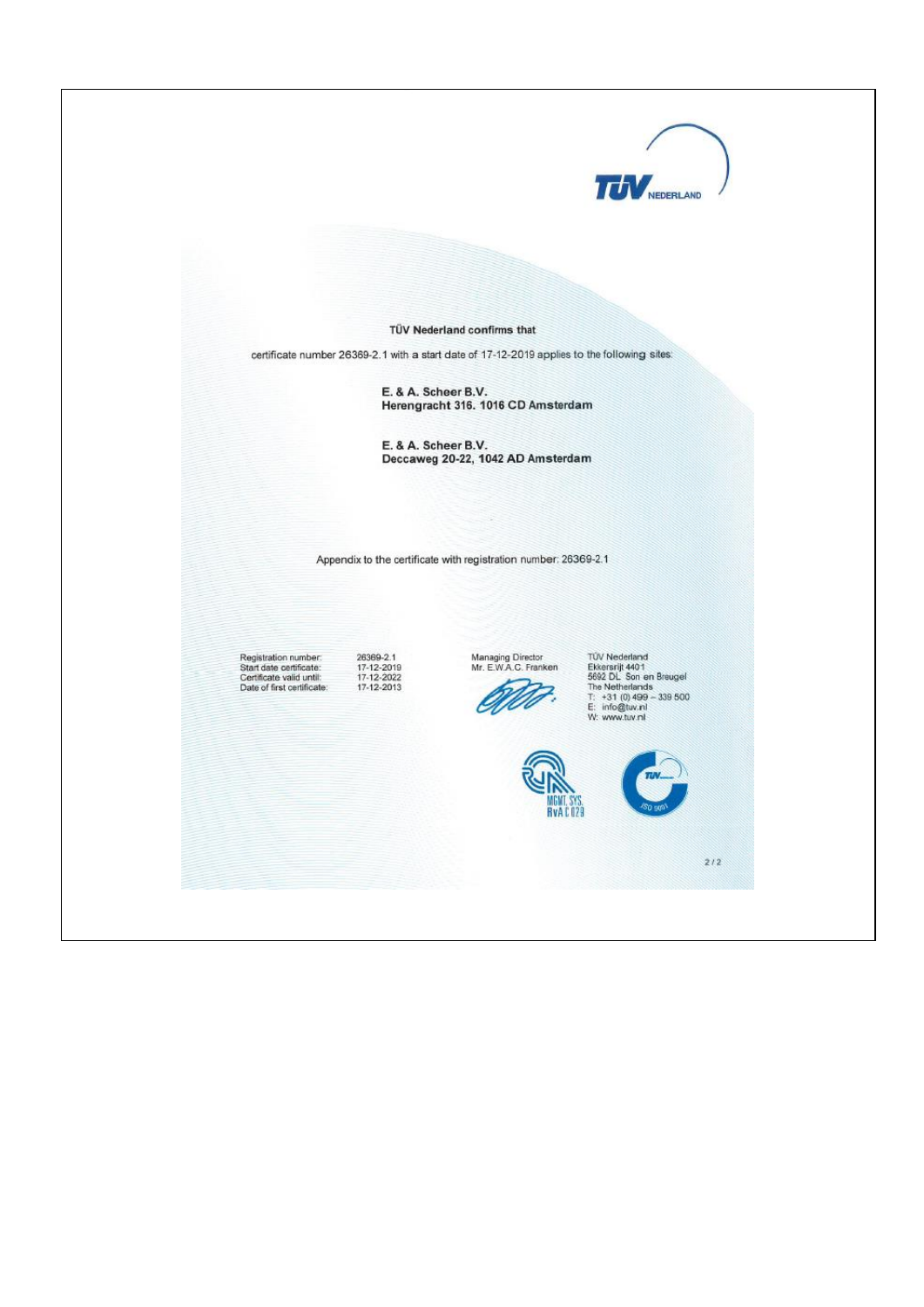### **FSSC 22000 FOOD SAFETY STATEMENT**

The operations of E&A Scheer have been certified in December 2019 according to FSSC 22000 by TÜV, a copy of the certificate no. 44 295 192309 is included in this document.

The E&A Scheer quality handbook and organisation are available for external Audits by clients on request.

### **COPY OF FSSSC 22000 CERTIFICATETIN NORI CERTIFICATE** Management system as per Food Safety System Certification 22000 FSSC 22000 (Version 5.1) Certification scheme for food safety management systems consisting of the following elements: ISO 22000:2018. ISO/TS 22002-1:2009 and Additional FSSC 22000 requirements (Version 5.1). The Certification Body TÜV NORD CERT GmbH hereby confirms as a result of the audit, assessment and certification decision according to ISO/IEC 17021-1:2015, that the organization E & A Scheer by Deccaweg 22 1042 AD Amsterdam **Netherlands** operates a management system in accordance with the requirements of FSSC 22000 (Version 5.1) and will be assessed for conformity within the 3 year term of validity of the certificate. Sonne Blending and packaging of alcoholic sugarcane distillates in Bulk (plastic, stainless steel containers and wooden casks) Food Chain Subcategory CIV - Processing of ambient stable products This audit included the following central FSMS processes managed by E & A Scheer BV, Herengracht 316, 1016 CD Amsterdam, Netherlands: Office and Show room for customer, no production, no management. All certification activities take place at the production site. Certificate Registration No. 44 295 192309 Valid from 2021-12-23 Audit Report No. 3529 8898 Valid until 2022-11-24 Initial certification 2016-12-29 Authorized by: Marion Giere ffification Scheme Manager Food / Feed Date of certification decision 2021-12-23 Body at TÜV NORD CERT GmbH Date of issue: Essen, 2021-12-23 The authenticity of this certificate can be verified in the FSSC 22000 database of Certified Organizations available on www.fssc22000.com TÛV NORD CERT GmbH Am TŪV 1 45307 Essen www.tuev-nord-cert.com **DAKKS FSSC** 22000 Deutsche<br>Akkreditierungsstelle<br>D-ZM-12007-01-00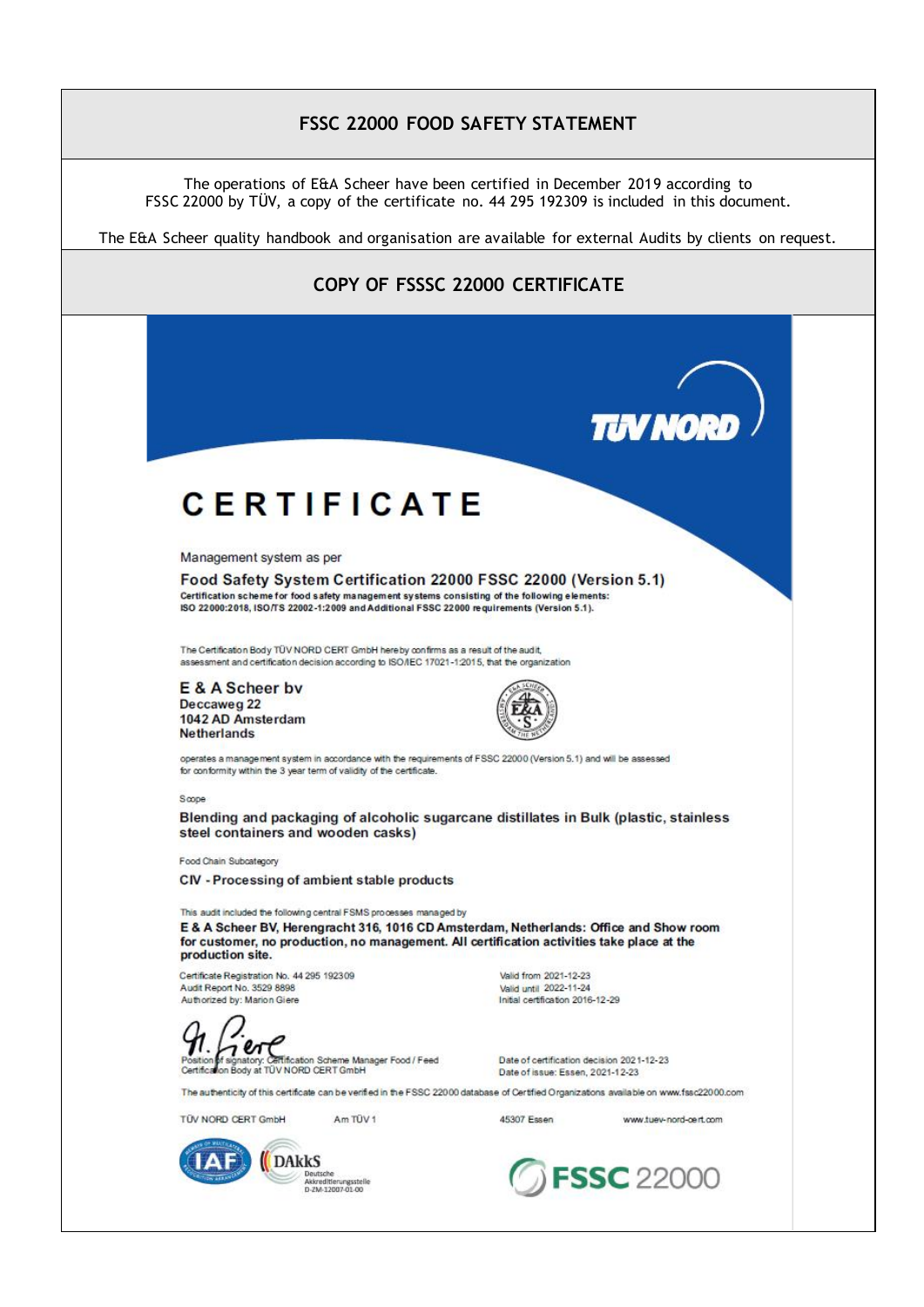### **SUMMARY HACCP CONTROL PROCESS PLAN**

**General information regarding sugarcane distillate:** 

Rum is produced in sugarcane growing climates; in many islands, countries and regions throughout the world. Each region has its own style and tradition. Sugarcane distillate is produced only from sugarcane as a base material.

During FERMENTATION the juice or molasses of sugarcane is mixed with water, creating a "wash", yeast is added, and the residual sugars in the wash are converted to alcohol. The next step is DISTILLATION, during which the alcohol in the wash is concentrated.

Various different styles of sugarcane based distillates are purchased by E&A Scheer for further blending, storage is done in oak casks or in stainless steel.

Because of the high alcohol content of the distillates a microbiological contamination (yeast/moulds/bacteria/viruses) is not very likely in this kind of products.

Because of the high alcohol content the distillates can be stored in ambient conditions without limits. Legally, it is not necessary to declare a shelf life. On customer demand we indicate a 2 year "best before date" on transport labels.

#### **Specific legislation:**

European legislation: EU 2019/787; Spirits The general legislation regarding food safety EU 852/2004 Packaging has to fulfill EU 1935/2004 and linked legislation